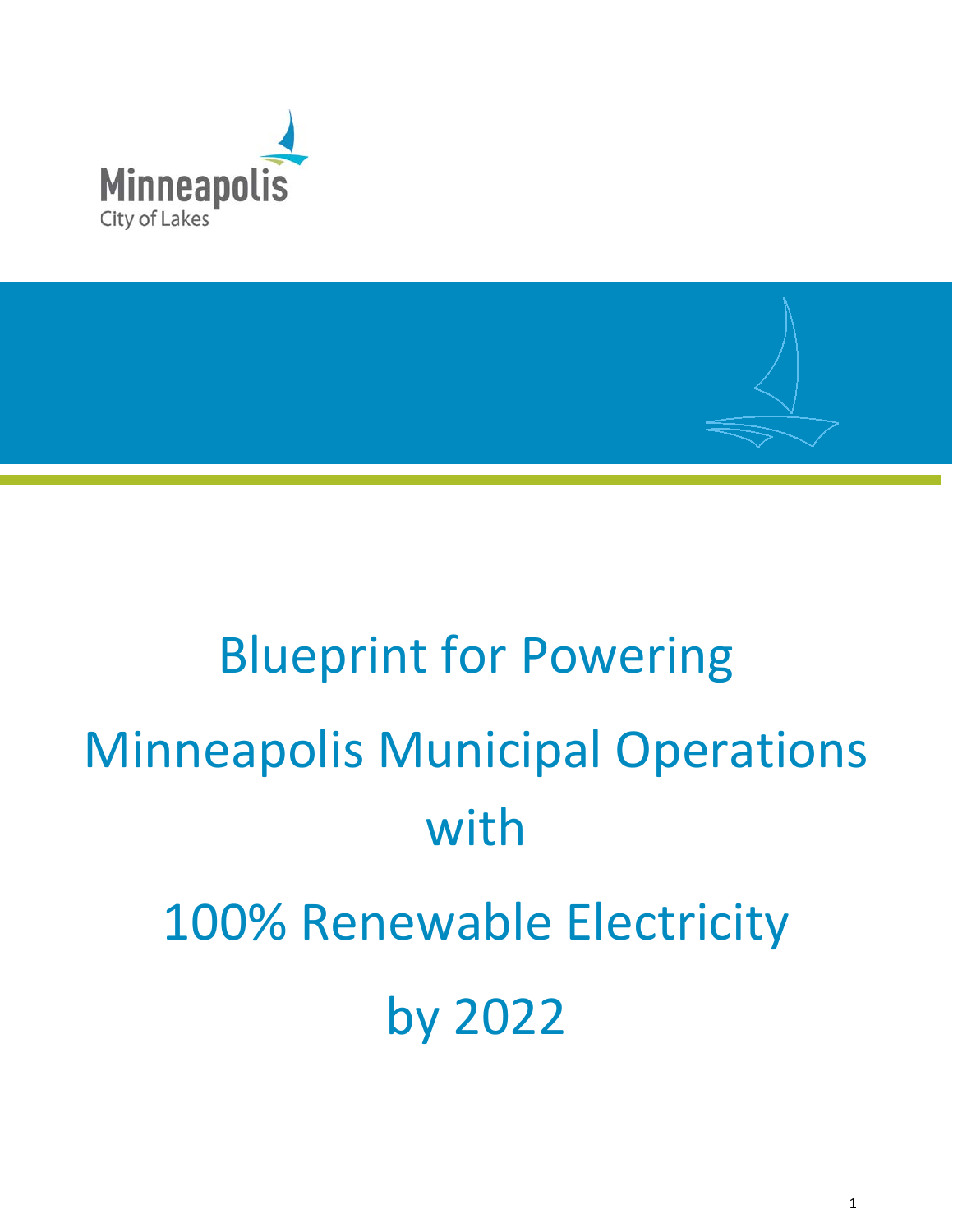# Blueprint for Powering Minneapolis Municipal Operations with 100% Renewable Electricity by 2022

#### **Executive Summary:**

City Council Action 2017A-0491 requested Property Services staff to produce two reports:

- 1. A preliminary report analyzing past and current electricity usage and recommendations on steps necessary for the City of Minneapolis enterprise to obtain 100% of its electricity usage from renewable sources within five years.
- 2. A secondary report focusing on three areas:
	- a. Further, directing City Coordinator's Office and Finance & Property Services staff to undertake a second phase of the renewable energy analysis by utilizing the data and options listed above to solicit input from Xcel Energy through the City's Clean Energy Partnership. Such input should include forecasts of the ability of Xcel Energy to provide the City with the renewable resources assuming that the City retains the renewable energy credits. Such input should also include the projected electrical rates to accomplish the City's goals.
	- b. Further, the recommendations should also include elements of a financial plan for the relative financing costs of each option, how capital costs associated with City-owned improvements could be funded, and how the costs or benefits would be allocated among the City's general fund, enterprise funds, and special revenue funds.
	- c. Finally, the second phase of the renewable energy analysis should include the impact on greenhouse gas emissions of the changes in electricity use and renewable electricity options. The second phase of the report should be presented to the Health, Environment & Community Engagement and Ways and Means Committees no later than Oct. 30, 2017.

The first report - "Moving Towards 100% Renewable Electricity Powering Minneapolis Operations by 2022" was submitted to the Health, Environment, and Community Engagement Committee on August 18th, 2017. The report concluded that the annual electrical usage in municipal operations will drop from 101 million kWh today to 85 million kWh in 2022. The report noted that with the recent enrollment in the Xcel Energy Renewable\*Connect program, the City can claim that 18.2% of its 2018 electricity usage is directly tied to renewable energy sources.

This second report details a method and timeline for the City to claim that 100% of its electricity usage is directly tied to renewable energy sources. The recommended strategy is to pursue three options simultaneously:

- 1. Continue to increase the purchase of Renewable\*Connect Electricity or Renewable Energy Credits (RECs) from new wind and solar projects in the Upper Midwest, which will entail extra cost.
- 2. Maximize the amount of solar generation on City-owned facilities such as the Water Treatment reservoirs and large City-owned buildings. There will be an 11 year payback period for each array, but over the 25 year life of an array, the savings will have a net present value of twice the initial cost of the arrays.
- 3. Continue to increase the number of Community Solar Garden subscriptions which will provide savings to offset the increased cost of Renewable\*Connect Electricity or RECs. The City, under PUC rulemaking, cannot claim the RECs (which accrue to Xcel Energy) for its Community Solar Garden subscriptions.

With these three paths, the City can raise its renewably sourced electricity to 57% by the end of 2018, to 73% by the end of 2019, and 90% by the end of 2022. The year 2023 will be the first complete year utilizing 100% renewably sourced electricity. The table below shows the progression to 100% renewable electricity:

| YEAR | Renewable*Connect kWh | <b>Purchased RECs</b> | City Solar Array kWh | Total Renewable kWh | % of Total Electricity Usage |
|------|-----------------------|-----------------------|----------------------|---------------------|------------------------------|
| 2017 | 4,450,000             |                       | 110,000              | 4,560,000           | 4.5%                         |
| 2018 | 54,600,000            | 1,000,000             | 110,000              | 55,710,000          | 56.8%                        |
| 2019 | 68,100,000            | 1,000,000             | 500,000              | 69,600,000          | 73.3%                        |
| 2020 | 68,100,000            | 1,000,000             | 3,000,000            | 72,100,000          | 78.3%                        |
| 2021 | 68,100,000            | 1,000,000             | 6,000,000            | 75,100,000          | 84.4%                        |
| 2022 | 68.100.000            | 1,000,000             | 8,000,000            | 77,100,000          | 89.7%                        |
| 2023 | 17,800,000            | 59,200,000            | 8,000,000            | 85,000,000          | 100.0%                       |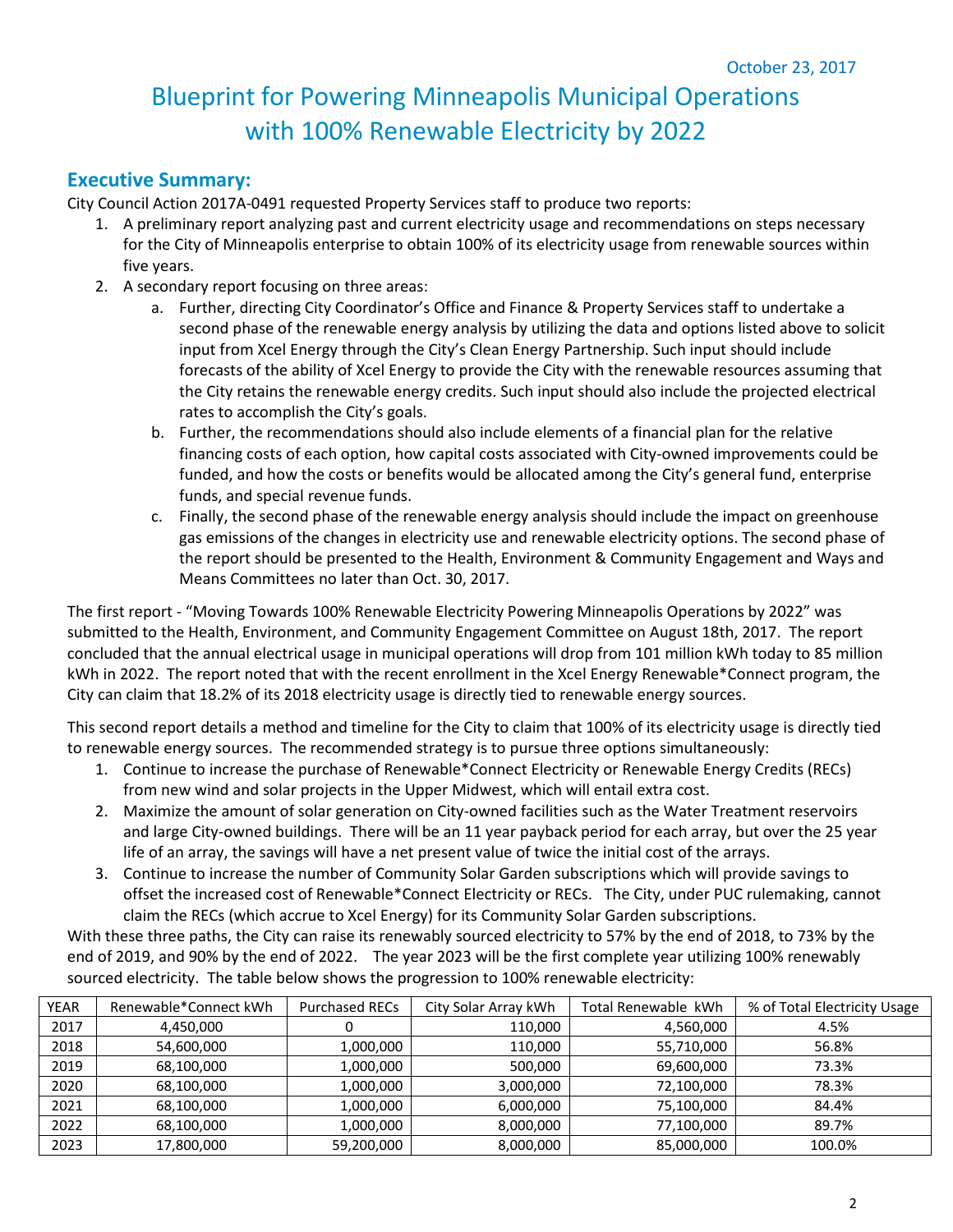# **Basic Goals of Moving to 100% Renewable Electricity:**

The City has three basic goals that it wants to achieve as it moves to 100% renewable electricity for its municipal operations:

- 1. Create "additionality" of any renewable resources used by the City. This goal is to add new generation assets that did not exist in 2017 to the grid or on City-owned properties.
- 2. Reduce greenhouse gas emissions generated by its municipal operations.
- 3. Reduce overall electricity expenditures.

## **Section 1: Additionality**

Xcel Energy is mandated by Minnesota's Renewable Portfolio Standard (RPS) legislation to increase the amount of renewably sourced electricity delivered each year to hit certain percentage targets. The RPS calls for 25% of Xcel's delivered electricity in 2020 to be from renewable sources, and this increases to 30% of the total by 2030. In addition, Xcel Energy is required to have 1.5% of its delivered electricity be from solar resources by the end of 2020. Xcel has been adding significant amounts of wind generation capacity to its system, and by the end of 2016, Xcel met the RPS 2020 goal with 15% Wind, 7% Hydro, and 3% Biomass derived electricity. As the City of Minneapolis increases its renewable electricity usage, some City Councilmembers have indicated that they prefer options that will either enhance Xcel's usage of renewable sources beyond the RPS or options that produce new renewable energy where the RECs stay with the City and do not assist Xcel in meeting its RPS obligations. Three options have been identified that meet these criteria:

1. Xcel Energy Renewable\*Connect Program:

The generation resource for this program is a 1,550 MW wind farm in Minnesota owned by Xcel that was brought on line in 2017. A portion of this wind farm's output is not being counted towards Xcel's RPS requirement. This portion is being sold to customers along with the RECs so that the customers can claim they are using renewable electricity at their accounts. In July of 2017, the City signed a 10 year Renewable\*Connect contract for 17.8 million kWh each year. The City began receiving this electricity in August for an extra cost of \$0.008/kWh over the regular electricity rates. This amounts to a premium of \$140,000 - \$250,000 each year of the contract depending on fuel prices at Xcel's fossil fueled generation plants. The convention center and the water utility have already absorbed this premium in their budgets for future years.

The Renewable\*Connect program has a limit on how much electricity a single customer can obtain, which is the 17.8 million kWh that the City is currently receiving each year. Xcel Energy has formally requested that the Public Utilities Commission allow the City to obtain another 50 million kWh each year from this program. This report proposes entering into a 5-year contract for this additional 50 million kWh each year. If the PUC allows the expansion, the City should begin receiving the additional electricity in April of 2018. By 2019, the City would be receiving a total of 67.8 million kWh from this program at an annual premium of \$550,000 in 2019 and then increasing annually by 1.1% depending on fuel prices at Xcel's fossil fueled generation plants. As described in the chart on page six of this report, some of these increased costs will be offset by savings on solar gardens. In the future, the City will also see more savings from reduced electricity usage associated with the LED replacement of streetlights. These savings could be redirected in the future to renewable energy programs.

#### 2. Solar Photovoltaic Systems on City-Owned Properties:

Large solar arrays sited on City-owned properties that feed their generated electricity "behind the meter" do not get counted towards Xcel energy's RPS requirements. The RECs from these arrays stay with the customer. The City currently has a single 101kW array sited on the roof of the Royalston Maintenance Facility that is generating 110,000 kWh annually in RECs for the City. Every new building built by the City is now designed to handle the extra roof load of a solar array, and it is estimated that the East Side Storage and Maintenance Facility could generate 480,000 kWh each year with a solar array on its roof. Another possible site is open roof space at the Currie Maintenance Facility capable of generating 500,000 kWh annually. The capital cost of these two arrays would total \$1.6 million, with an 11 year payback.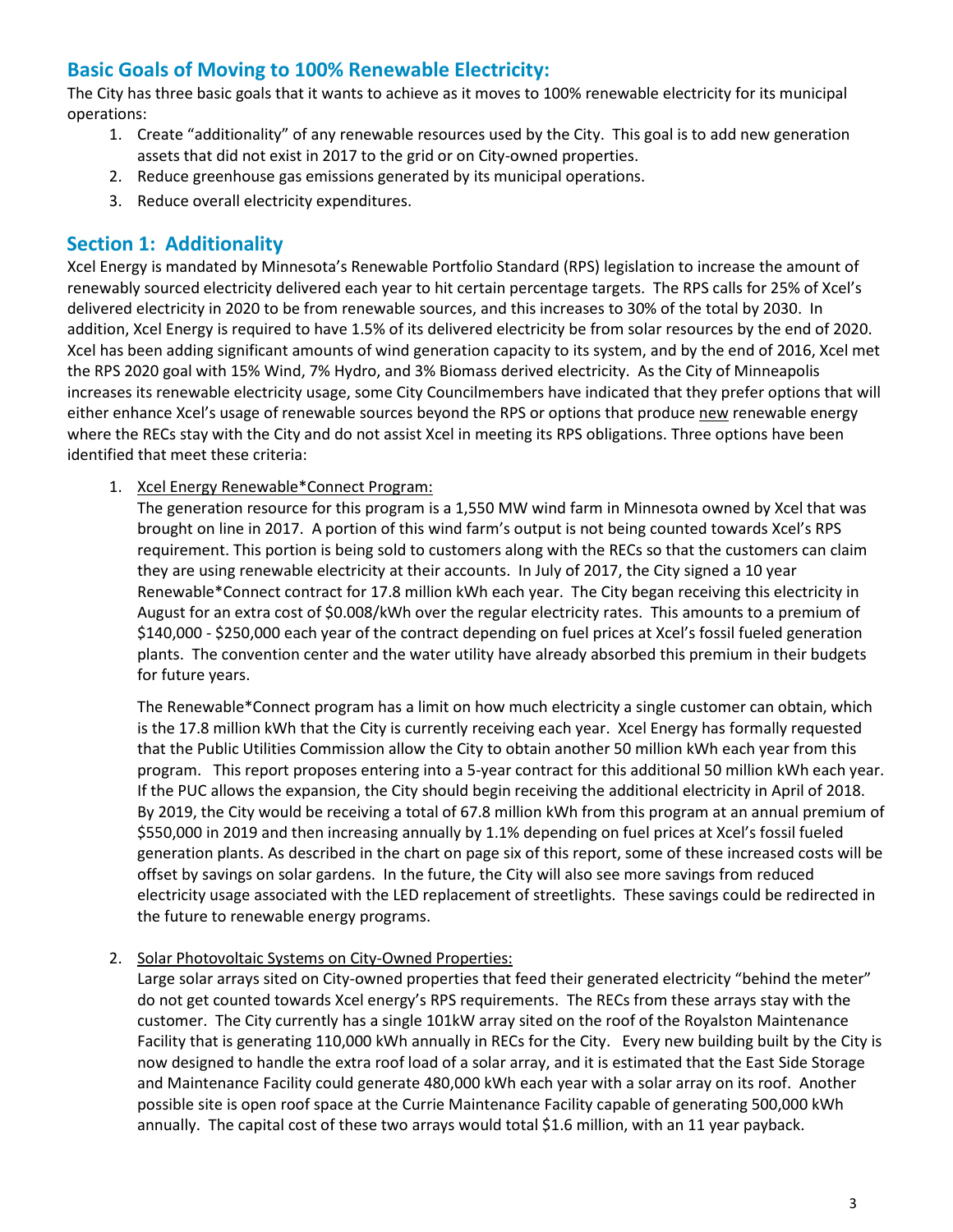Much larger systems are possible at the Water Treatment Facilities in Fridley. It is estimated that if all five underground reservoirs are capable of handling the extra weight of solar arrays, the City could generate 7 million kWh at these sites each year. The capital cost of these arrays would total \$11 to \$12 million with an 11 year payback.

#### 3. Investing in New Wind Projects by Purchasing Their RECs

Xcel Energy has been granted a regulated monopoly by the Minnesota Public Utilities Commission on the delivery of electricity to the section of Minnesota that contains Minneapolis. As a part of this monopoly, the City cannot purchase electricity from anyone other than Xcel Energy. For example, the City cannot build a wind farm at its own expense to provide renewable electricity to its facilities. The electricity would have to be sold to Xcel Energy and cannot be assigned to a particular facility or account. However, staff is exploring an option that may encourage a third party to build a new wind farm and have the RECs assigned to the City. The City has been approached on such a venture by one of the renewable energy developers in the Twin Cities. The City would sign a 25-year contract with the developer for the rights to the RECs for a portion or all of the wind farm's yearly output. The signed contract with a public entity provides enough of an extra profit stream for the developer that they can obtain financing to build the new wind farm. No other public entity in Minnesota has entered into such a contract at this time. Staff with the City Attorney's Office would need to explore the legal and financial complexities of this option before it could move into the feasibility stage. After that, it would take several years after signing the contract before any of the RECs would start transferring to the City, as it take 2 -3 years to site and build a wind farm.

#### **ACTIONS TO TAKE:**

- 1. In early 2108, if the Public Utility Commission amends the Renewable\*Connect pilot program to enable the City to subscribe to more than 10% of this program's capacity, the City would enter into a second contract with Xcel Energy for 50 million kWh annually for a period of 5 years. This will bring the City to 70% of its electricity directly tied to renewable energy sources. The premium associated with this program and the savings from future Community Solar Gardens will need to be allocated to the various enterprise funds and general fund.
- 2. In 2018, perform structural analysis of the City's Water Treatment reservoirs to identify the total amount of solar array capacity able to be sited on the reservoirs. The lowest cost long term option for renewably sourced electricity is for the City to own its own large arrays supplying power directly to the Water Treatment Facilities. At today's prices, the City may be able to install up to 6 MW<sub>AC</sub> of solar arrays which would produce 10.5 million kWh annually, at a total installed cost of approximately \$11 million to \$12 million. This investment would pay for itself in 11 years, generating a 25 year net present value of \$25.5 million in savings. This is approximately three times the cost savings offered by a Community Solar Garden, and would raise the level of renewably sourced electricity from 70% to 82.5%. The City would need to decide upon the best option for financing the capital cost. Options include issuance of debt or utilizing cash and paying back the fund with interest over time.
- 3. Examine the feasibility of a third party wind farm development with the RECs assigned to the City. Ideally, the electricity production would start no later than January of 2023 when the Renewable\*Connect contract for the 50 million kWh expires.
- 4. Pursue other options with the Clean Energy Partnership and other local, regional and state governmental entities to increase the choices for public agencies to meet their resident's goals for renewable electricity. The market and pricing for renewable energy has changed dramatically in the past five years and will continue to change. In three to five years, there may be several other options for the City to consider.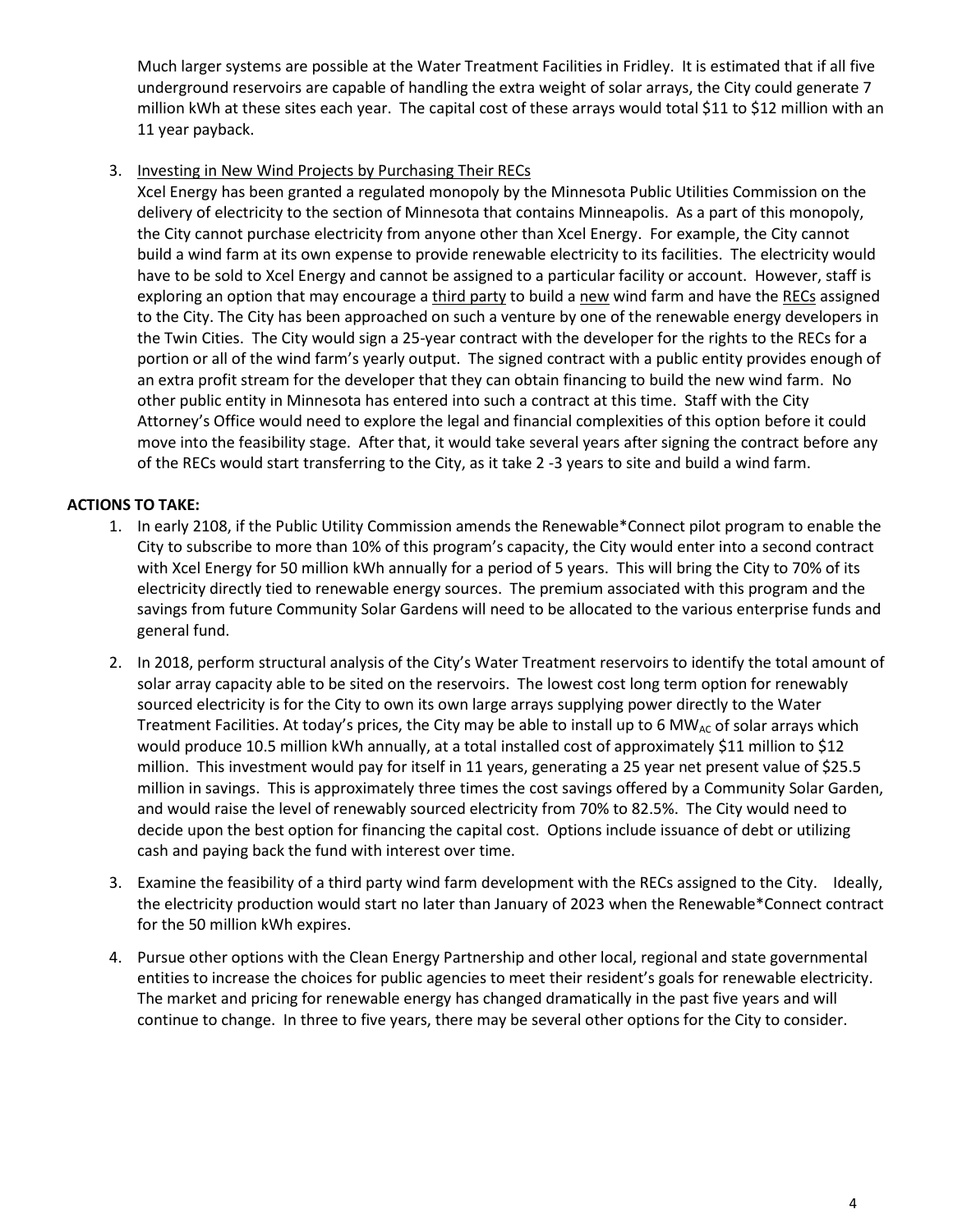# **Section 2: Reducing Greenhouse Gas Emissions**

The action steps listed above will all reduce greenhouse gas emissions from City municipal operations, as will the ongoing efforts to conserve electricity and reduce the City's total usage from 101 million kWh in 2017 to 85 million kWh in 2022. But if the only goal for the City was to reduce the greenhouse gas emission inventory from its municipal operations, the fastest and least expensive way would be to buy the RECs on the open market that are being generated from existing renewable energy sources at a price of only \$0.001/kWh - \$0.002/kWh for the foreseeable future. These RECs would come from generating assets located anywhere in the United States and purchasing such RECs would not add to the amount of renewable electricity currently being generated. Because of this lack of "additionality", this is not a recommended strategy. However, there is one very specific reason to purchase generic RECSs from existing generating assets - to allow the Minneapolis Convention Center to assert that it is powered by 100% renewable electricity.

Since the end of 2010, the Convention Center has been purchasing electricity from a 601kW solar array on its roof. The array is owned by a third party and the Convention Center pays them for the electricity generated by this array. Such an arrangement does not violate Xcel Energy's monopoly since the generating asset is on the property of the Convention Center and the electricity goes directly to their electrical switchgear and not onto the Xcel Grid. However, this array was built with the help of \$2,000,000 from an Xcel Renewable Development Fund Grant in 2009. To receive the grant money, the City had to sign over the RECs generated by this array to Xcel for the life of the array, so even though the resource is sitting on top of the building and all the electricity it generates is used directly by the Convention Center, it does not count this electricity as renewable energy.

The Convention Center wants to be able to advertise that it is powered by 100% renewable electricity to aid its marketing efforts, so the first Renewable\*Connect contract has 14 million kWh annually assigned to the Convention Center. As of August 1, 2017, the Convention Center can claim that 94% of its electricity comes from renewable sources. To allow them to reach 100% immediately, the City can purchase a 5-year annual REC contract for 1,000,000 kWh. The annual cost will be \$4,000 and the RECS will come from existing renewable energy sources within the MISO (Midcontinent Independent System Operator, Inc.) geographic area. This contract has been offered through Xcel Energy so that the RECs can appear directly on the monthly invoice from Xcel.

| If the action steps outlined in the "Additionality" section are added to this purchase of 1 million kWh of RECs, the |  |
|----------------------------------------------------------------------------------------------------------------------|--|
| City's greenhouse gas emissions from electricity will drop as follows:                                               |  |

|                                         | 2016        | 2017        | 2018       | 2019       | 2.020      | 2021       | 2022       | 2023       |
|-----------------------------------------|-------------|-------------|------------|------------|------------|------------|------------|------------|
| <b>Total Electricity kWh</b>            | 100,629,213 | 101,000,000 | 98,000,000 | 95,000,000 | 92,000,000 | 89,000,000 | 86,000,000 | 85,000,000 |
| Non-Renewable Electricity kWh           | 100,219,213 | 96,440,000  | 42,300,000 | 25,400,000 | 19,900,000 | 13.900.000 | 7.900.000  |            |
| Renewable Electricity kWh               | 410.000     | 4,560,000   | 55,700,000 | 69,600,000 | 72,100,000 | 75,100,000 | 77,100,000 | 85,000,000 |
| Metric Tons of CO <sub>2</sub> from kWh | 40,213      | 38,539      | 16,900     | 10,146     | 7.948      | 5,551      | 3,153      |            |

If all other energy source usages stay the same (natural gas, steam, chilled water, vehicle fuels), this will reduce the total carbon emissions from 66,436 metric tons in 2016 to just 26,223 metric tons in 2023, a decrease of 60%.

#### **ACTION STEPS:**

1. Immediately enter a 5-year contract with Xcel Energy for 1 million kWh of Renewable Energy Credits (RECs) from generation resources sited within the MISO territory. These RECs will be assigned to the Convention Center, allowing it to claim it is powered by 100% renewably sources electricity at an additional cost of \$4,000 a year.